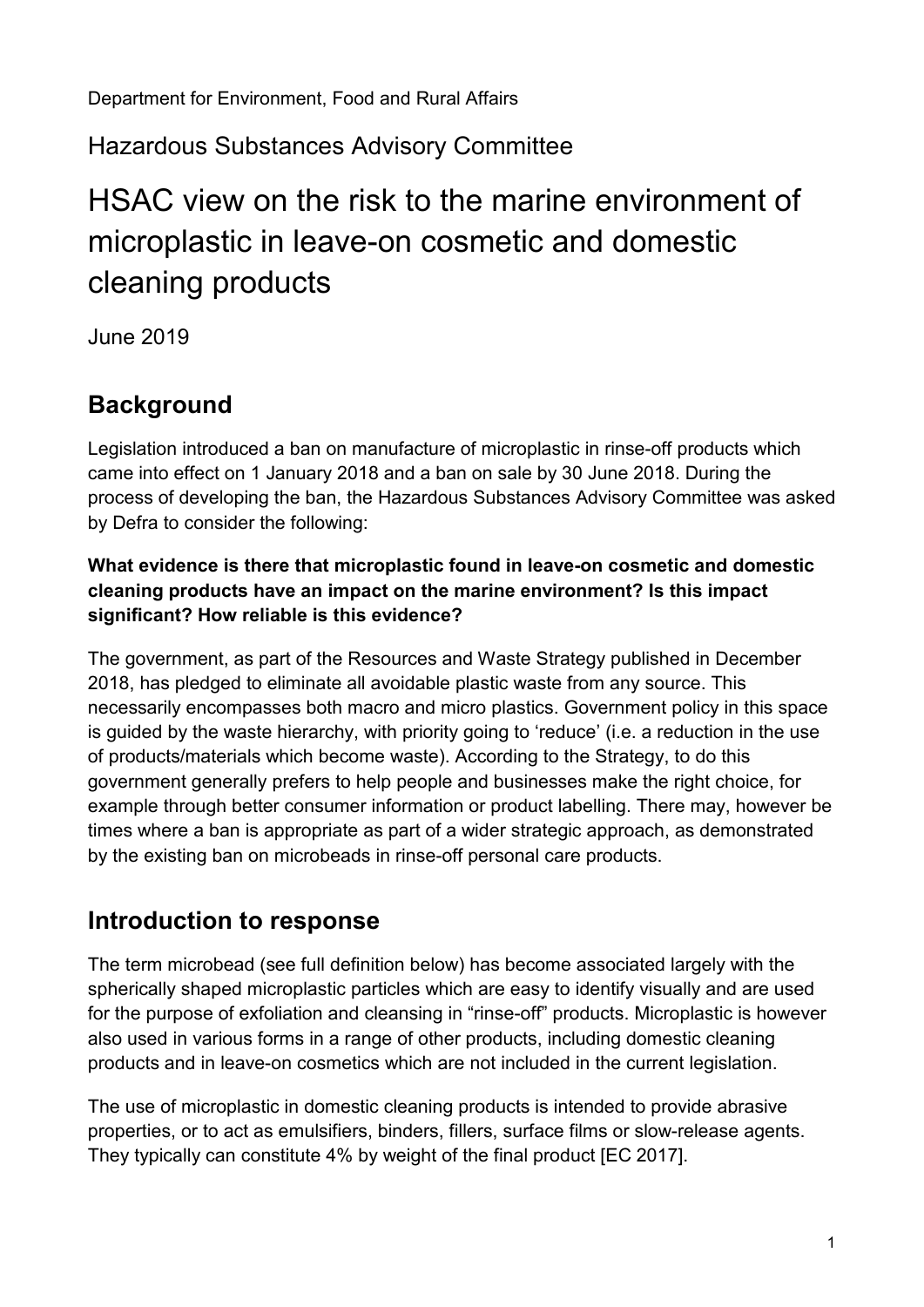In leave-on cosmetics, microplastic can form a major component of the ingredients. This includes common products such as face powders (approximately 99% Polyethylene), and mascara (approximately 45% Polyethylene terephthalate)<sup>1</sup>. Though plastic generally constitutes less than 1% of the product in the majority of cases, it is also present in lipsticks, blushes, eye shadow, make-up bases, sunscreens, foundations, shaving gels, and creams.

For the purposes of this document, the following definitions are applied. More detailed definitions can be found in [EC 2017].

#### **Microbead**

Under current legislation, the term 'microbead' refers to any water-insoluble solid plastic particle of less than or equal to 5mm in any dimension<sup>[2](#page-1-1)</sup>. Microbeads are generally less than 1 mm in diameter. They are also used in biomedicine and as scrubbers in soaps, shower gels and toothpaste. Microbeads are estimated to make up around 2% of the 3.2 million metric tonnes of microplastics that enter the environment every year [Dauvergne, 2018].

## **Microplastic**

The broad term 'microplastics' refers to plastic particles, beads, fibres or fragment of less than 5mm in size (National Oceanic and Atmospheric Administration (NOAA)). Although there is no international agreement on the definition, it is broadly supported internationally. Microplastic can form from the fragmentation of larger items (secondary microplastic), or are manufactured to be of this size (primary microplastic) [UNEP, 2016, GESAMP, 2015]. Microplastic generated during the use phase of the product is defined by GESAMP as secondary rather than primary. Primary microplastic is estimated to constitute around 15– 30% of total plastic in the oceans [Boucher and Friot, 2017]. Major sources of primary microplastic pollution are the washing of synthetic clothing, wear from synthetic tyres and 'plastic dust' generated from areas of high human activity: e.g. breakdown from building materials and road surfaces, artificial turf and other consumer items [Kole et al., 2017].

## **Polymer/plastic**

-

Cosmetics, personal care products and domestic cleaning products contain a wide and diverse array of polymers, which may have differing physical and chemical properties. Not all of them will fulfil the definition of 'plastic' as being a synthetic polymeric material made from organic monomers that can be moulded, extruded or physically manipulated into various solid forms and that retains its final manufactured shape during use in its intended application.

<span id="page-1-0"></span><sup>1</sup> <http://www.eunomia.co.uk/report-tag/microplastics/>

<span id="page-1-1"></span><sup>2</sup> The Environmental Protection (Microbeads) (England) Regulations 2017/1312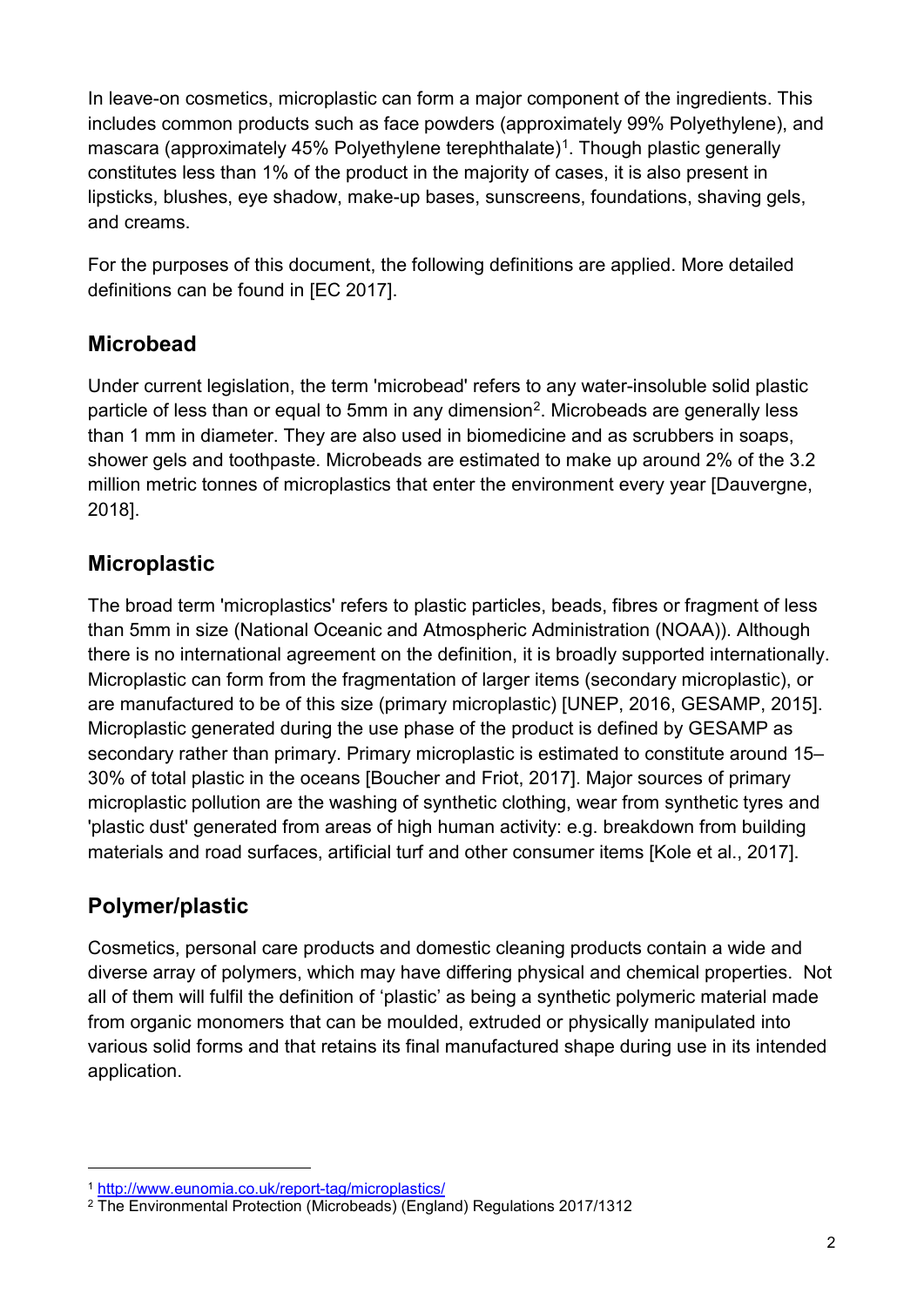Neither do they fulfil the definition of a microbead, as above. Polymers with the same ingredient name may exist in several physical forms; e.g. as a solid plastic, or a non-solid, non-plastic thickening agent. Other uses of polymers include as liquid emulsion stabilisers, emollients, thickening or stiffening agents, stabilisers, slow-release agents, solubilisers or to impart viscosity, water-resistance or texture. Water soluble polymers are used as hydrogels, to impart water absorbing properties to items, e.g. nappies, but are not considered here given their water soluble nature.

The most commonly encountered polymers in domestic cleaning products according to [EC 2017] include polyurethane, polyester, polyamide, acrylic and polyethylene.

The most commonly encountered polymers in cosmetics according to the Cosmetics, Toiletry and Perfumery Association (CTPA) include acrylates, copolymer polyamides, polyethylene, poly(methyl methacrylate), polymethylsilsesquioxane, polysaccharides, polytetrafluoroethylene and styrene acrylate copolymers. The majority of these substances are governed by regulatory frameworks separate from legislation to control microbeads, for example, the US Environmental Protection Agency (EPA) guidance and the European or Organisation for Economic Co-operation and Development (OECD) Standards for biodegradation testing. ECHA offers further guidance for their treatment and classification[3.](#page-2-0)

Human health impacts are dealt with under the cosmetics regulation and REACH addresses environmental risks from non-polymeric ingredients e.g. in domestic cleaning products. REACH requirements currently do not apply to the polymers themselves.

According to EU Regulation 1223/2009 (article 2, 1.a), a cosmetic product is 'any substance or mixture intended to be placed in contact with the external parts of the human body (epidermis, hair system, nails, lips and external genital organs) or with the teeth and the mucous membranes of the oral cavity with a view exclusively or mainly to cleaning them, perfuming them, changing their appearance, protecting them, keeping them in good condition or correcting body odours" [EC 2009].

Cosmetics can be further divided into leave-on and rinse-off products. A leave-on cosmetic is a product that for it to function is intended to stay on the skin for an extended period; perfumes, decorative cosmetics, body and face creams, and antiperspirants. A rinse-off cosmetic is a product designed to be rinsed off after a short stay on the skin or mucous membranes; shampoos, soaps, shower gels, and toothpastes.

#### **Survey on consumer behaviour by Greenpeace**

The basis for not including "leave–on" products on the proposed action to ban microbeads in cosmetics is that they are not designed to be rinsed off (and therefore enter the sewerage system and eventually the marine environment). Most of these products are designed to be removed with a tissue/cotton pad and disposed of in the bin.

-

<span id="page-2-0"></span><sup>3</sup> <https://echa.europa.eu/guidance-documents/guidance-on-reach>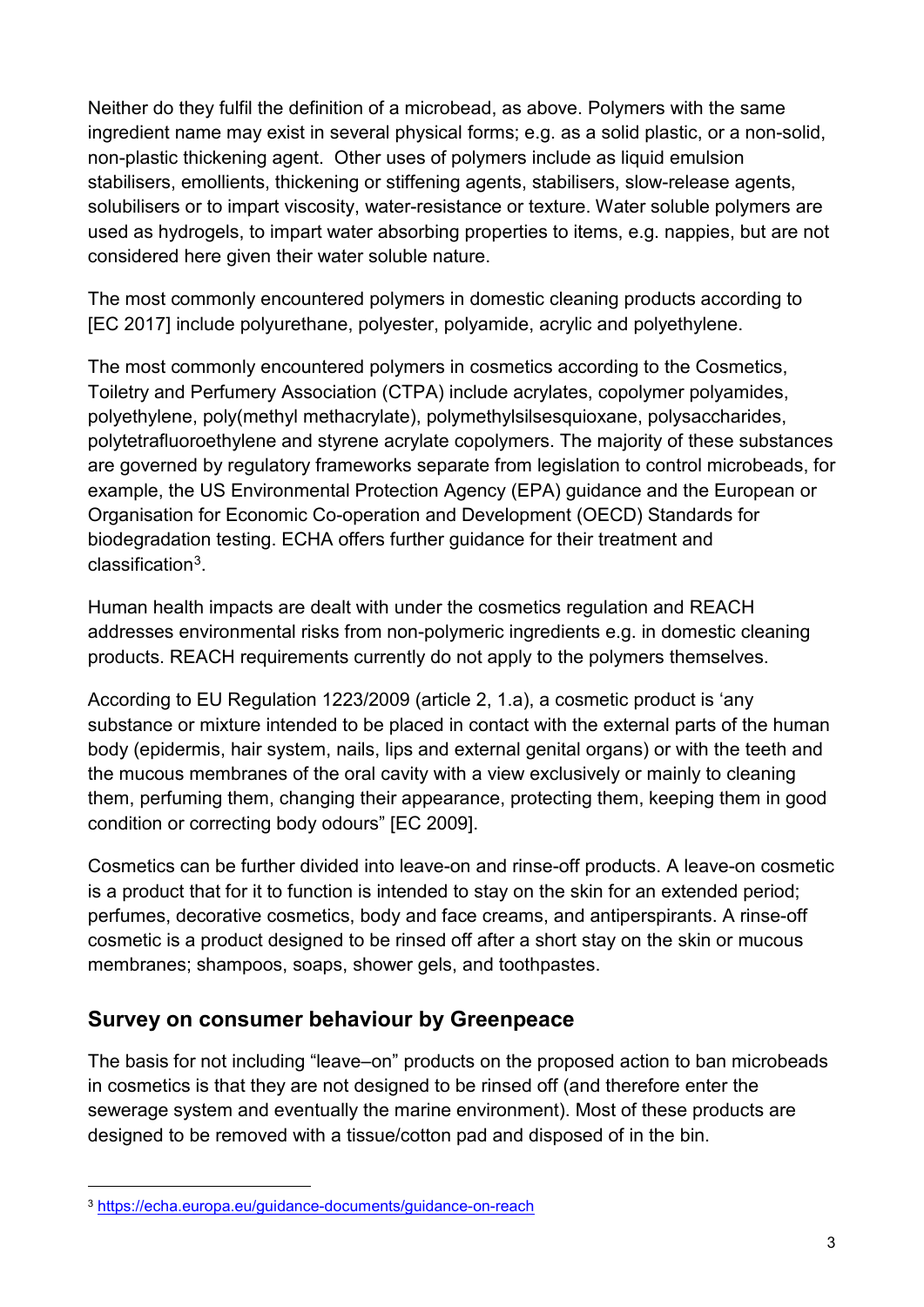However, a survey carried out in 2017 by YouGov, commissioned by Greenpeace<sup>[4](#page-3-0)</sup>, found that over 40% of respondents (2,141) washed off "leave-on" products or disposed of the tissue/cotton pad down the toilet after removal.

#### **Capture of microplastics in waste water treatment**

Previous studies have shown that waste water treatment plants can capture up to 90% of the plastic particles that enter the treatment facility [Magnusson and Noren, 2014, Carr et al., 2016]. Despite this large reduction, there is still high input from wastewater treatment works. For example, a study conducted in Scotland found that despite a removal rate of 98.4%, wastewater treatment works were still releasing 65 million microplastics into receiving waters every day [Murphy et al., 2016]. In the UK, sewage sludge that is retained is subsequently used on agricultural land for fertilizer and any microplastic present can then enter rivers and then the marine environment. Many of the microplastic particles used in leave-on products are also considerably smaller (<0.05mm) than those used in rinse-off products (0.1 mm - 5 mm). For example, microplastic particles added for additional protection in sunscreen are only 0.0003 mm in diameter. As such, many of these microplastics will pass through waste water treatment plants, even those with tertiary treatment facilities<sup>[5](#page-3-1)</sup>.

## **What evidence is there that microplastics found in leave-on cosmetic and domestic cleaning products have an impact on the marine environment?**

There are currently no available methods that can distinguish the exact origin of most microplastic found in marine litter, other than to identify them to polymer type [Touissaint et al., 2018]. For this reason, it is not possible to distinguish microplastics in marine litter that originate from rinse-off products from those that originate in leave-on products. A significant fraction of leave-on products are likely disposed of down the drain, as evidenced by the Greenpeace consumer survey reporting that the majority of leave-on products will be rinsed off in a similar fashion to rinse-off products, (although they cannot currently be distinguished from each other in wastewater treatment effluents to confirm this directly, as noted above). The smaller size of microplastics in leave-on products increases the likelihood that they will pass through sewage treatment works.

Microplastic pollution is certainly widely detectable in municipal wastewater treatment plant effluent [Mason et al., 2016, Weithmann et al., 2018; Browne et al., 2011], which may contain up to 80-90 % of the microplastic initial content, although this exact figure varies across studies and locations.

<u>.</u>

<span id="page-3-0"></span><sup>4</sup> [https://www.greenpeace.org.uk/press-releases/big-loopholes-tiny-microbeads-governments-proposed-ban-](https://www.greenpeace.org.uk/press-releases/big-loopholes-tiny-microbeads-governments-proposed-ban-20170208/)[20170208/](https://www.greenpeace.org.uk/press-releases/big-loopholes-tiny-microbeads-governments-proposed-ban-20170208/)

<span id="page-3-1"></span><sup>5</sup> <http://www.eunomia.co.uk/report-tag/microplastics/>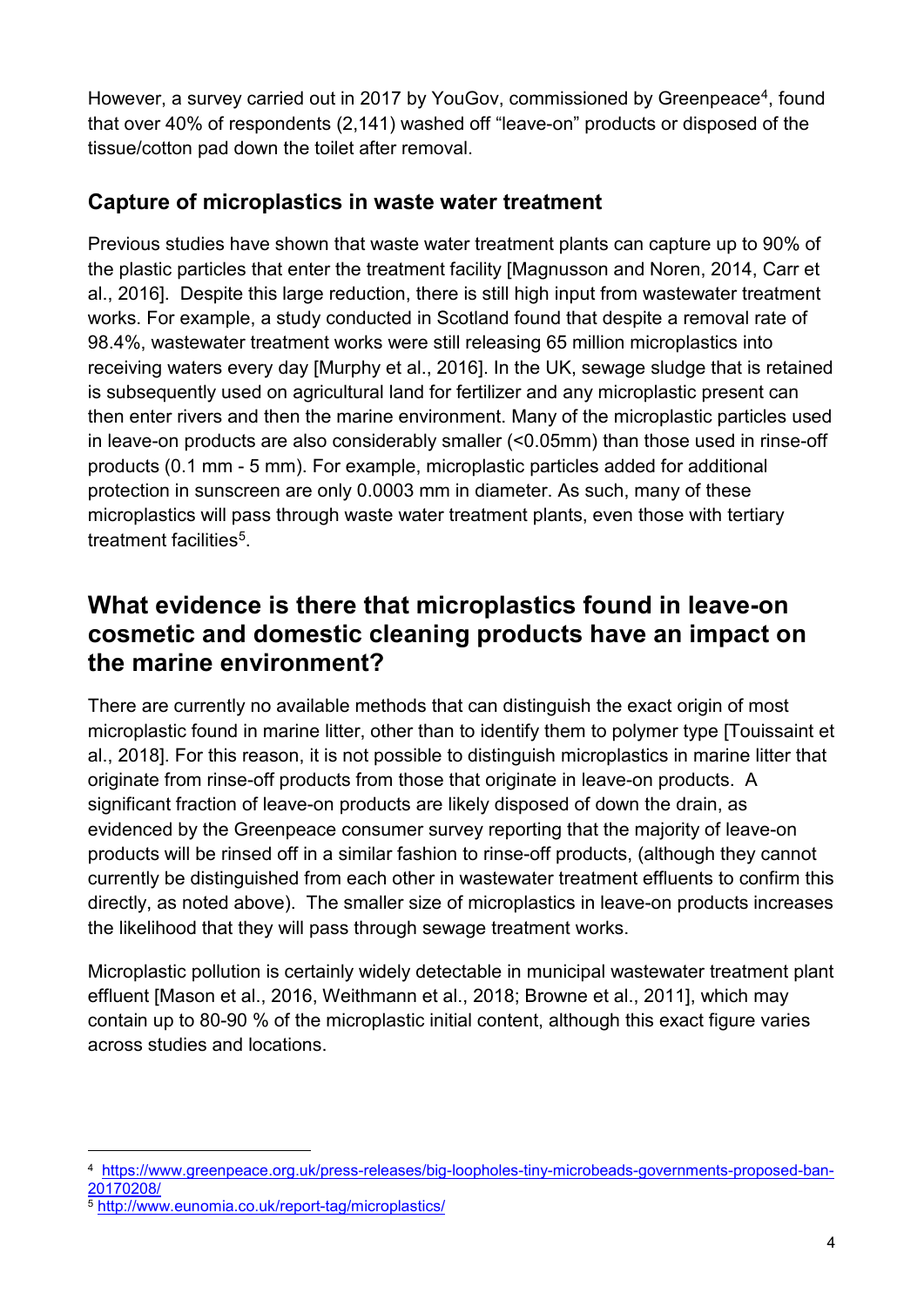It is possible to consider risk based on the relative amounts of microplastic in rinse-off and leave-on categories. The presence of microplastic in domestic products on the UK market (as noted in the original Defra request for comment) is assumed to be negligible and to constitute a tiny proportion of the total amount of microplastic released into the environment. According to [EC 2017], of the 16 million tonnes of soaps, detergents and maintenance products sold each year in the EU, around 0.03% contain microplastic, resulting in 190-200 tonnes of microplastic being discharged into the environment every year. Microplastic containing products include hard ceramic, toilet, stainless steel and oven cleaners and laundry stain removers. Of these, the vast majority of the microplastic is found in the hard ceramic cleaners which contain on average 4.9% w/w of polyurethane with particle sizes of below 600μm, accounting for some 126 tonnes of discharged microplastic.

The percentage of microplastic in leave-on products is also reported to be small in comparison to the total, contributing 2% of the total microplastic in cosmetic and personal care products compared to 98% in rinse-off products [CTPA, 2018]. Since cosmetics are estimated to contribute 0.01-4% of the total microplastic load in the ocean, the proportion attributable to leave-on products would then be 2% of that figure, or 2 x 10-4 – 8 x 10-2 % of the total.

According to these figures, the contribution made by microplastic in domestic cleaning products and leave–on products to the overall impact of microplastic in the marine environment is small. There is however, no scientific basis for treating them separately.

## **Ecological harm posed by microplastics**

Comprehensive evidence of the potential for microplastic to cause ecological harm to oceans and to the food supply remains limited in this emerging area of science and the negative impacts are not yet fully established [SAPEA, 2019, Burns and Boxall, 2018]. New empirical studies describing exposure and effects are appearing rapidly [e.g. Wen et al., 2018, Karami et al., 2017;]. An emerging paradigm describes a suite of negative biological effects including inflammation, disruption to feeding activity and energy assimilation with knock-on effects for growth and reproduction [Galloway et al., 2017, Revel et al., 2018]. Many of the studies describing these effects have been performed in the laboratory at relatively high concentrations of microplastic and there are considerable knowledge gaps around dose-response and how these effects translate to ecological conditions [Wright and Kelly 2017].

We do not currently know enough about levels of environmental contamination to conduct a sound exposure assessment. There is in addition a considerable lack of data on the concentrations of plastic particles <100μm (and into the nanoscale) due to the technical challenges of accurately measuring this size range in natural waters and solid matrices. Given the exponential increase in plastic production, it is not known when or if toxicologically relevant concentrations of micro and nanoplastic will be reached in future [Backhaus and Wagner, 2018].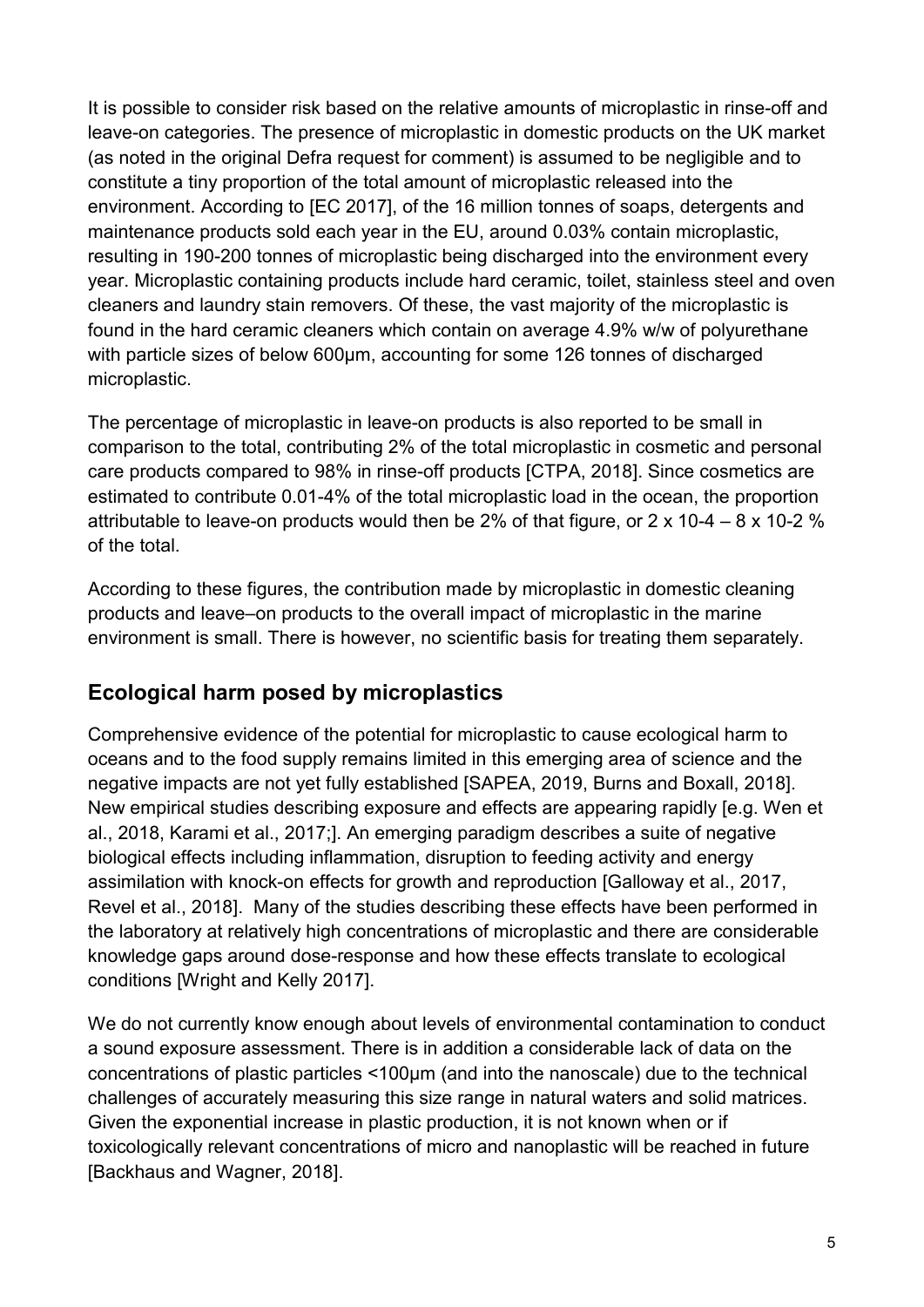Nanoplastic poses an enhanced toxicological risk because the high surface area to size ratio allows for sorption of substances from the water column whilst its small size allows for passage across membranes and entry into cells and tissues with unknown ecological and health consequences [da Costa et al., 2016, Galloway et al., 2017]. [Hernandez et al., 2017] reported the presence of nanoplastic in microbead face scrubs, as a by-product of the manufacturing of microbeads. This illustrates the need to reconsider and update legislation on a regular basis as technology and analytical methods improve.

The relative dearth of scientific data on the toxicological hazard of micro and nanoplastic is not a reason to allow its continued emission into the environment. The absence of conclusive evidence for harm is not the same as the absence of harm. There are no studies reporting any benefits of microplastic in the environment and the unregulated release of any persistent substance into the environment in high amounts goes against all recommendations for environmental safety.

#### **Other ingredients in leave-on cosmetic products**

The relative proportion of the market taken up by rinse-off versus leave-on products was estimated to be 1530 million units of product sold in the UK (55%) to 1265 million units (45%) in 2017 [data prepared by CTPA, 2018], (CTPA could not readily convert this data in tonnage), with additional input from other personal care leave-on substances (disinfectants, insect repellents, dietary supplements). The microplastic content of these products is small compared with rinse-off products, but it is pertinent to consider that rinseoff products contain many other ingredients, including polymeric ingredients and other active substances into the environment and that they are used in relatively large quantities (e.g. compared with pharmaceuticals) and by all age groups throughout life. Because they are applied externally, they are not subject to metabolic transformation and may be introduced unaltered into the environment during washing, showering, and bathing [Ternes, 2004].

A research gap remains concerning the fate and environmental toxicity of leave-on cosmetics and personal care products in general, and the effectiveness of wastewater treatment works in removing active ingredients e.g. synthetic musks [Carballa et al., 2004], perfluoroalkyls compounds [Camp, 2014], some organic UV-filters [Ramos et al., 2016] in addition to microplastic [Browne et al.,2009].

#### **Corporate responses**

A concern with the whole question of rinse-off and leave-on products being inherently different is that the argument is driven less by a realistic need to assess their contribution to ecological harm and more by corporations seeking to find legislative loopholes, arguing for an increasingly narrow definition of what constitutes a microbead, for example [Dauvergne, 2017, Park, 2016].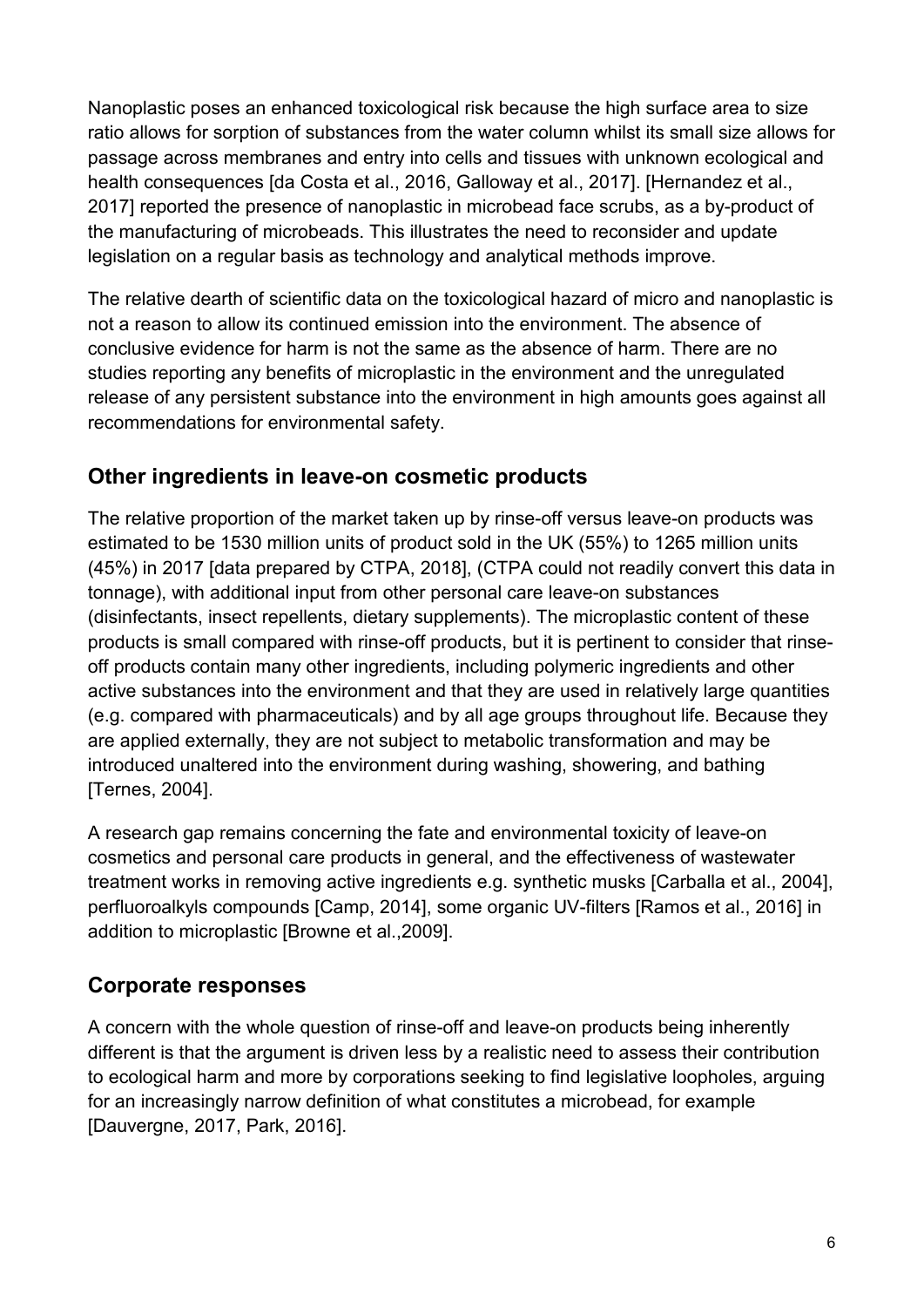There has been much debate around the role of corporate social responsibility and its role in shifting global environmental governance towards bottom-up and voluntary business initiatives, market mechanisms, eco-consumerism and consumer decisions [Cutler and Dietz 2017, Landon-Lane 2018]. When applied to the governance of plastic pollution, this approach has to date led to governance that is particularly uneven and uncoordinated across political jurisdictions, products and corporations [Dauvergne, 2018]. There have been calls for better international agreements to provide a framework for such governance, and these would no doubt help in setting firmer boundaries and greater debate over issues of definition (such as the questions posed here), harmonisation of techniques and methods and better exposure assessments.

## **Conclusions**

**What evidence is there that microplastics found in leave-on cosmetic and domestic cleaning products have an impact on the marine environment? Is this impact significant? How reliable is this evidence?**

- Both leave-on and rinse-off products reach the marine environment through various pathways, and it is not currently possible to distinguish between them post discharge.
- Regardless of the wastewater treatment method used, a proportion of microplastic will end up in the environment, with the potential to cause harm.
- There is no scientific reason to treat microplastic from leave-on separately from rinse-off products. The release of microbeads from either source into the environment should be restricted on the basis of their persistence and potential to cause toxicological harm.
- The relative contribution of leave-on products to the overall risk posed by microbeads is in proportion to their fractional contribution to the total amount of microplastic released to the environment.
- There may be special arguments concerning genuinely essential uses of microplastic in cosmetics for which alternative substances are not currently available, such arguments should be scrutinised with reference to corporate social responsibility.
- The fact that microbeads are not the largest contributor to microplastic pollution should encourage policy concern in targeting other sources of plastic contamination and its underlying causes.

The relative dearth of scientific data on the toxicological hazard of micro and nanoplastic is not a reason to allow its continued emission into the environment. There are no studies reporting any benefits of microplastic in the environment and the unregulated release of any persistent substance into the environment in high amounts goes against all recommendations for environmental safety.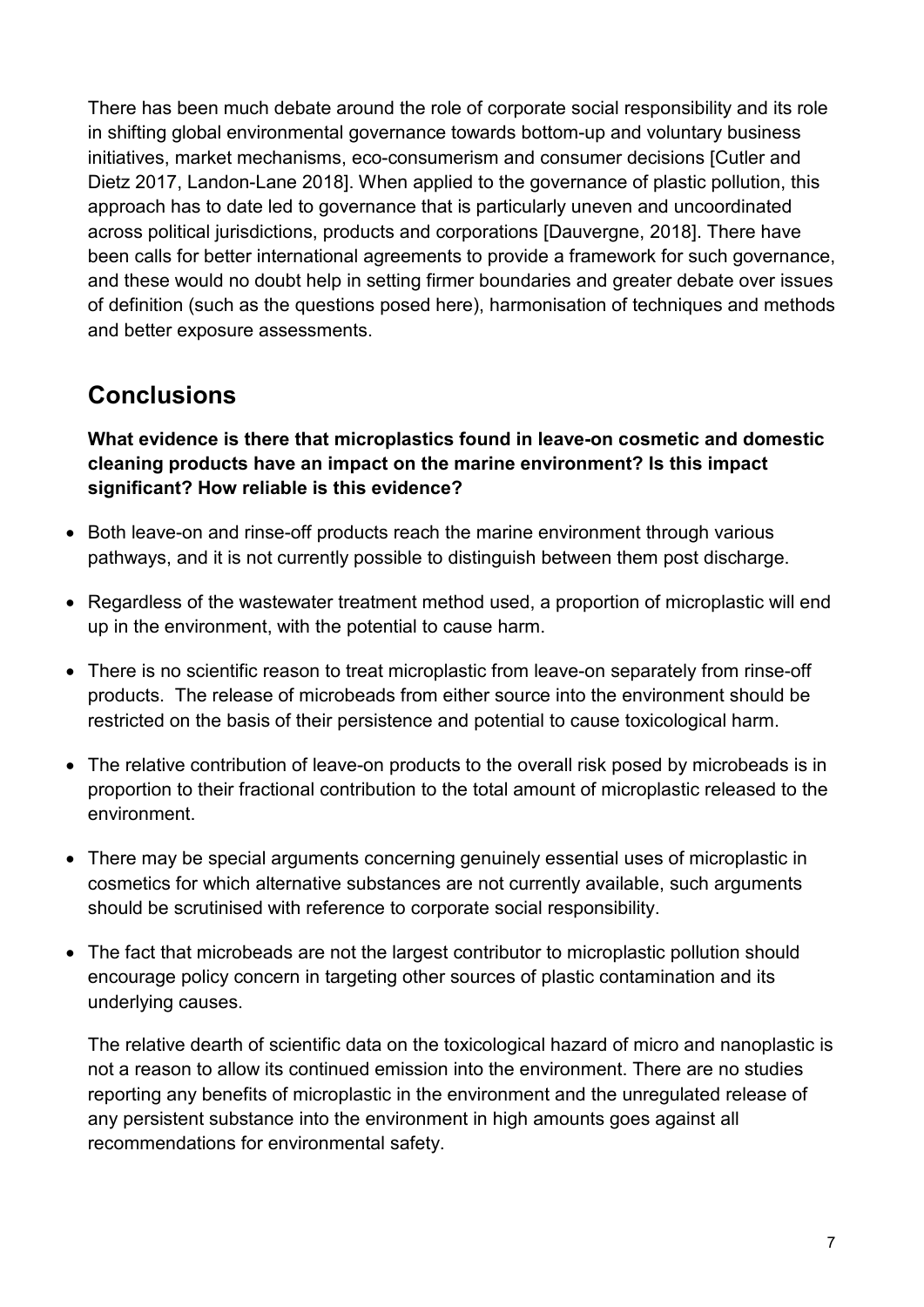## **Competing interests**

The lead author has declared no competing interests.

## **References**

Backhaus, T. and Wagner, M. Microplastics in the environment. Much ado about nothing? A debate. PeerJPrePrints, 2018, 0-5

Browne M.A., Crump P., Niven S.J., Teuten E., Tonkin A., Galloway T., Thompson R., Accumulation of microplastic on shorelines worldwide: sources and sinks. Environmental Science and Technology, 2011, 45 9175-9179

Boucher, J. and Friot, D., 2017. Primary microplastics in the oceans: A global evaluation of sources. Gland, Switzerland: International Union for Conservation of Nature and Natural Resources (IUCN).

Browne, M.A., Galloway, T., Thompson, R. Microplastics - an emerging contaminant of potential concern? Integrated Environmental Assessment and Management. 2009, 3, 559– 561

Burns, E. and Boxall, A. Microplastics in the aquatic environment: Evidence for or against adverse impacts and major knowledge gaps, 2018, Environmental Toxicology and Chemistry, 37, 2776-2796

Carballa, M.; Omil, F.; Lema, J.M.; Llompart, M.; García-Jares, C.; Rodríguez, I.; Gómez, M.; Ternes, T. Behavior of pharmaceuticals, cosmetics and hormones in a sewage treatment plant. Water Res. 2004, 38, 2918–2926.

Campo, J. Masiá, A. Picó, Y. Farré, M. Barceló, D. Distribution and fate of perfluoroalkyl substances in Mediterranean Spanish sewage treatment plants. Science of the Total Environment. 2014, 472, 912–922.

Carr, S.; Liu, J.; Tesoro, A. Transport and fate of microplastic particles in wastewater treatment plants. Water Research. 2016, 91, 174−182

da Costa, J.P., Santos P, Duarte, A, Rocha-Santos T. (Nano) plastics in the environment– sources, fates and effects. Science of the Total Environment, 2016, 566–567, 15–26.

Cutler, A.C. and Dietz, T., eds., 2017. The politics of private transnational governance by contract. New York: Routledge.

Dauvergne, P. The power of environmental norms: marine plastic pollution and the politics of microbeads Environmental Politics, 2018 https://doi.org/10.1080/09644016.2018.1449090

EC (2009) Regulation (EC) No 1223/2009 of the European Parliament and of the Council of 30 November 2009 on cosmetic products. Available online: [http://eur-](http://eur-lex.europa.eu/LexUriServ/LexUriServ.do?uri=OJ:L:2009:342:0059:0209:en:PDF)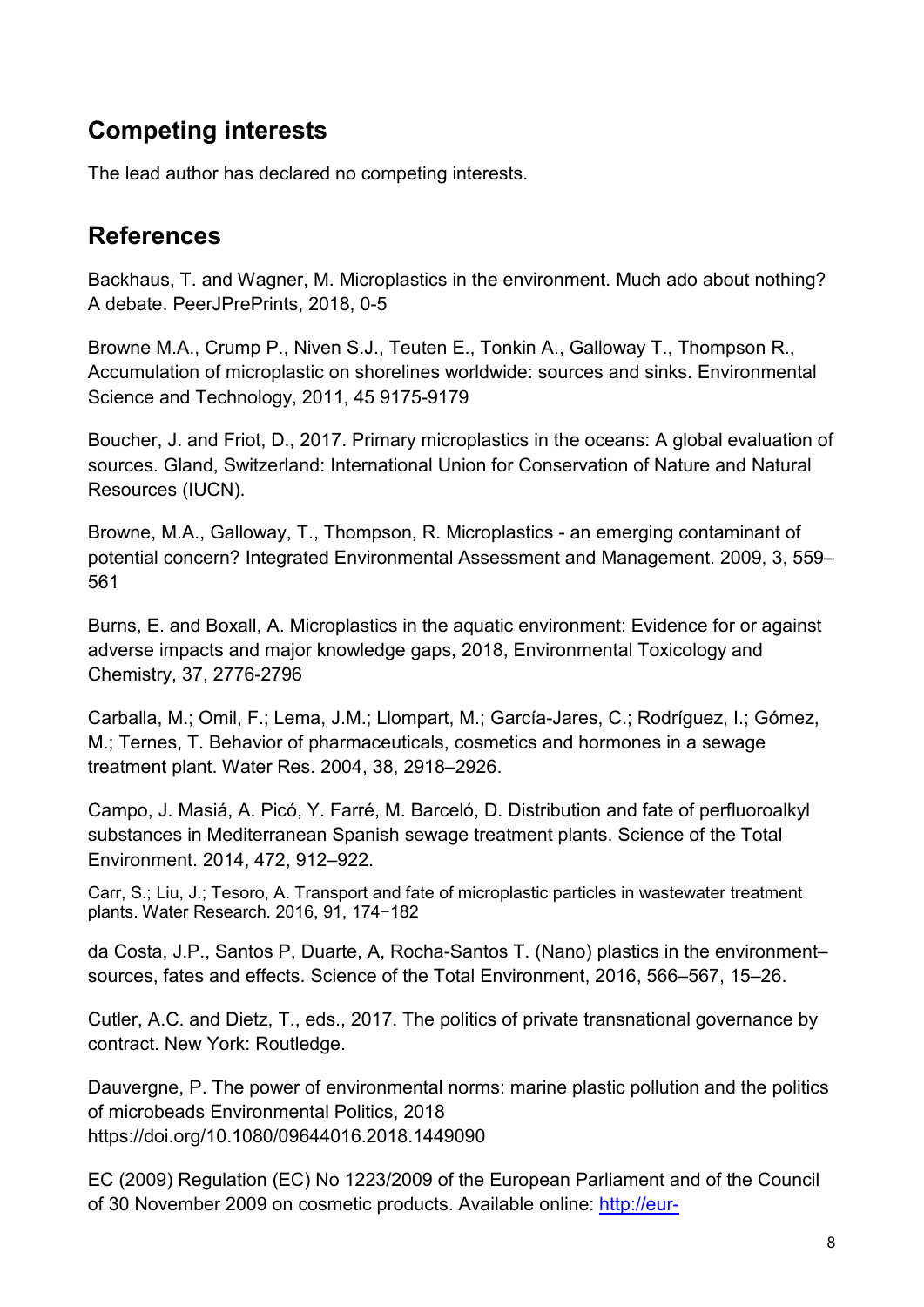[lex.europa.eu/LexUriServ/LexUriServ.do?uri=OJ:L:2009:342:0059:0209:en:PDF](http://eur-lex.europa.eu/LexUriServ/LexUriServ.do?uri=OJ:L:2009:342:0059:0209:en:PDF) (accessed on 10 March 2017).

EC (2017) European Commission (DG Environment). Intentionally added microplastics in products. Final report, 2017,

[http://ec.europa.eu/environment/chemicals/reach/pdf/39168%20Intentionally%20added%2](http://ec.europa.eu/environment/chemicals/reach/pdf/39168%20Intentionally%20added%20microplastics%20-%20Final%20report%2020171020.pdf) [0microplastics%20-%20Final%20report%2020171020.pdf](http://ec.europa.eu/environment/chemicals/reach/pdf/39168%20Intentionally%20added%20microplastics%20-%20Final%20report%2020171020.pdf)

Galloway, T.S., Cole, M., Lewis, C. Interactions of microplastic debris throughout the marine ecosystem. Nature Ecology & Evolution, 2017, 1, Article number: 0116

GESAMP (2015) Sources, fates and effects of microplastics in the marine environment: a global assessment, 2015, [http://ec.europa.eu/environment/marine/good-environmental](http://ec.europa.eu/environment/marine/good-environmental-status/descriptor-10/pdf/GESAMP_microplastics%20full%20study.pdf)[status/descriptor-10/pdf/GESAMP\\_microplastics%20full%20study.pdf](http://ec.europa.eu/environment/marine/good-environmental-status/descriptor-10/pdf/GESAMP_microplastics%20full%20study.pdf)

Hernandez, L.M., Yousefi, N., and Tufenkji, N.,. Are there nanoplastics in your personal care products? Environmental Science & Technology Letters, 2017, 4 (7), 280–285.

Juliano, C and Magrini, GA. Cosmetic Ingredients as Emerging Pollutants of Environmental and Health Concern. A Mini-Review. Cosmetics, 2017, 4, 11; doi:10.3390/cosmetics4020011 www.mdpi

Karami, A., et al.,2017. The presence of microplastics in commercial salts from different countries. Scientific Reports, 2017, 7. doi:10.1038/srep46173

Kole, P.J., et al., 2017. Wear and tear of tyres: A stealthy source of microplastics in the environment. International Journal of Environmental Research and Public Health, 14 (10), 1265. doi:10.3390/ijerph14101265

Landon-Lane, M., Corporate social responsibility in marine plastic debris governance. Marine Pollution Bulletin, 2018, 127, 310–319.

Magnusson, K.; Norén, F. Screening of Microplastic Particles in and down-Stream a Wastewater Treatment Plant, Report C55; Swedish Environmental Research Institute: Stockholm, 2014

Mason S.A., Garneau D., Sutton R., Chu Y., Ehmann K., Barnes J., Fink P., Papazissimos D., Rogers D.L., Microplastic pollution is widely detected in US municipal wastewater treatment plant effluent. Environmental Pollution. 2016, 218, 1045-1054.

Murphy F., Ewins C., Carbonnier F., Quinn B. Wastewater Treatment Works (WwTW) as a Source of Microplastics in the Aquatic Environment. [Environ Sci Technol.](https://www.ncbi.nlm.nih.gov/pubmed/27191224) 2016, 50, 5800-8.

Park, T., From L'Oréal to Revlon, which brands are polluting the ocean with microbeads? 26 July 2016. Available from: https://www.greenpeace.org/international/story/7302/fromloreal-to-revlon-which-brands-are-polluting-the-ocean-withmicrobeads. [Accessed 9 February 2018].

Ramos, S.; Homem, V.; Alves, A.; Santos, L. A review of organic UV-filters in wastewater treatment plants. Environment International, 2016, 86, 24–44.